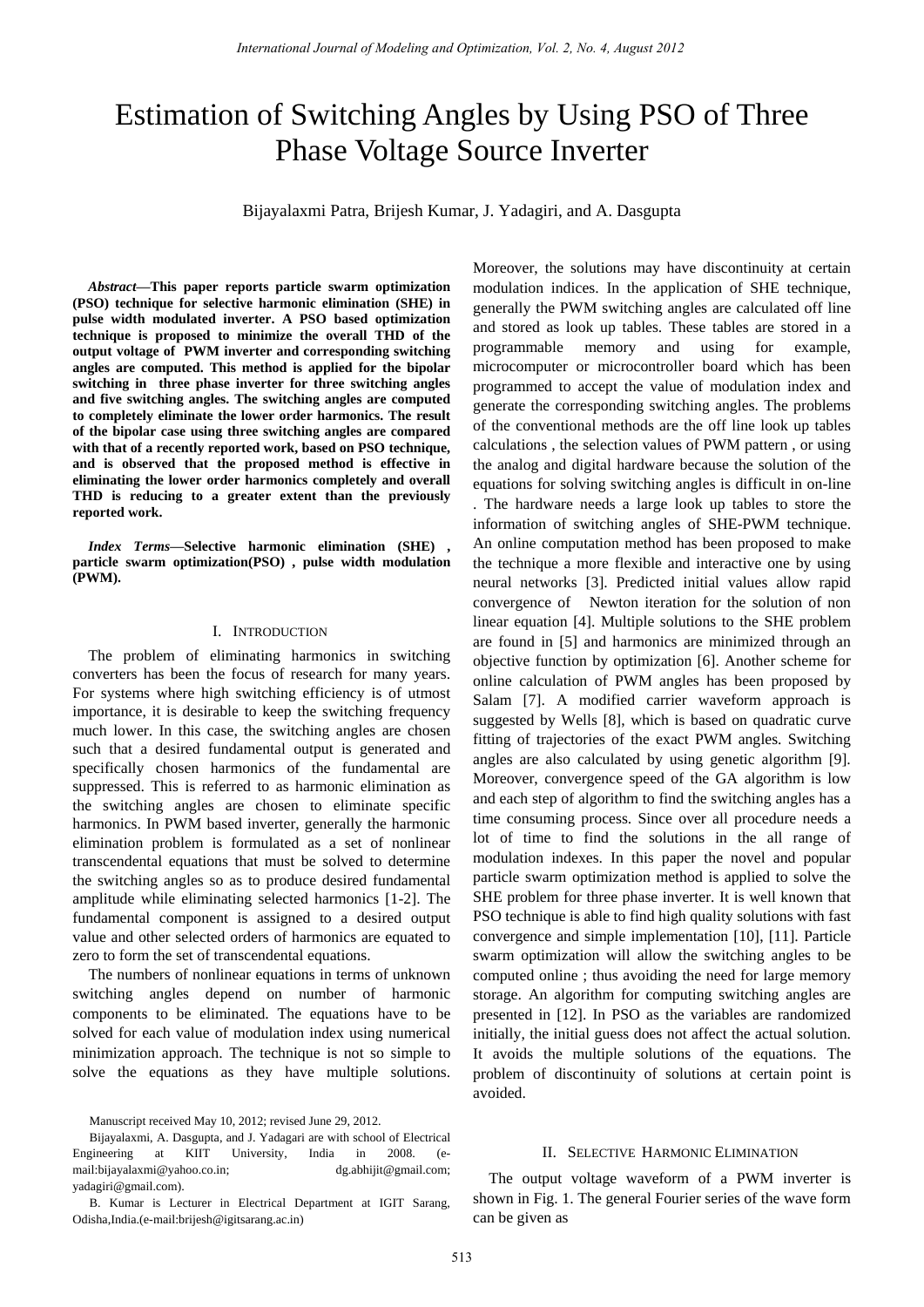$$
V(t) = \sum_{n=1}^{\infty} a_n \cos n\omega t + b_n \sin n\omega t \tag{1}
$$

Due to quarter wave symmetry of the output voltage, the even harmonics are absent and only odd harmonics are present. The amplitude of the  $n^{\text{th}}$  harmonics expressed as

$$
b_n = \left(\frac{4}{n\pi}\right) \left[1 + 2 \sum_{k=1}^{\infty} (-1)^k \cos n\alpha_k\right] \tag{2}
$$

The switching angles  $\alpha_1$  to  $\alpha_m$ must satisfy the condition:

$$
\alpha_1 < \alpha_2 < \cdots \ldots < \alpha_m < \frac{\pi}{2} \tag{3}
$$



Given a desired fundamental voltage the problem is to find the switching angles that satisfy the following equation:

$$
\frac{4}{\pi} (1 - 2\cos \alpha_1 + 2\cos \alpha_2 - 2\cos \alpha_3) = V_1
$$
  
(1 - 2\cos 5\alpha\_1 + 2\cos 5\alpha\_2 - 2\cos 5\alpha\_3) = 0 (4)  
(1 - 2\cos 7\alpha\_1 + 2\cos 7\alpha\_2 - 2\cos 7\alpha\_3) = 0

Here  $V_1$  is the amplitude of the fundamental component. Nonlinear transcendental equations are thus formed and after solving these equations,  $\alpha_1$  through  $\alpha_3$  are computed. Triplen harmonics are eliminated in three phase balanced system and these are not considered in "(4)." It is evident that (m-1) harmonics can be eliminated with "m" no. of switching angles.

### III. SOLVING NON LINEAR EQUATIONS

# *A. Newtonraphson method*

"Equation (4)" consists of nonlinear equations and transcendental in nature. As a result many people have utilized numerical iterative techniques in order to solve these equations.

Unfortunately numerical iterative techniques require an initial guess in order to work. However if initial guess is not good enough a solution will not found.

- 1) And they needed large time for calculation.
- 2) More than one solution might to exist to the problem at hand.
- *B. Particle swarm optimization*

Particle Swarm Optimization (PSO) refers to a relatively new family of algorithms that may be used to find optimal solutions to numerical and qualitative problems. PSO was introduced by Russell Eberhart and James Kennedy in 1995 inspired by social behavior of birds flocking or fish schooling. It is easily implemented in most programming languages and has proven to be both very fast and effective when applied to a diverse set of optimization problem.

 In PSO, the particles are "flown" through the problem space by following the current optimum particles. Each particle keeps track of its coordinates in the problem space, which are associated with the best solution (fitness) that it has achieved so far. This implies that each particle has memory, which allows it to remember the best position on the feasible search space that has ever visited. This value is commonly called *pbest*. Another best value that is tracked by the particle swarm optimizer is the best value obtained so far by any particle in the neighborhood of the particle. This location is commonly called *gbest* . The basic concept behind the PSO technique consists of change in the velocity (or accelerating) of each particle toward its *pbest* and *gbest* positions at each time step. This means that each particle tries to modify its current position and velocity according to the distance between its current position and *pbest*, and the distance between its current position and *gbest*. The position and velocity vectors of the  $i^{th}$  particle of a d- dimensional search space can be represented as

$$
X_i = (x_{i1}, x_{i2}, \dots, x_{id}) \quad V_i = (v_{i1}, v_{i2}, \dots, v_{id})
$$

respectively. On the basis of the value of the evaluation function, the best previous position of a particle is recorded and represented as  $pbest_i = (p_{i1}, p_{i2}, \dots, p_{id})$ . If the  $g<sup>th</sup>$  particle is the best among all particles in the group represented as  $gbest = pbest_a =$  $(p_{g1}, p_{g2}, \dots, p_{gd})$ . The particle tries to modify its position using the current velocity and the distance from *pbest* and *gbest*. The modified velocity and position of each particle for fitness evaluation in the next iteration are calculated using the following equations,

$$
v_{\rm id}^{(k+1)} = w \times v_{\rm id}^k + c_1 \times \text{rand}() \times \text{pbest}_{\rm id} - x_{\rm id}^{(k)} + c_2 \times \text{rand}() \times (\text{gbest}_d - x_{\rm id}^{(k)})
$$
\n
$$
(5)
$$

$$
x_{id}^{(k)} = x_{id}^{(k)} + v_{id}^{(k+1)}
$$
 (6)

The original procedure for implementing PSO to find optimum switching angles of three phase inverter is as follows:

The equations can be solved in 8 steps. Initially the switching angles are randomly generated between 0 and  $\pi/2$ for the chosen number of population. After generating the initial population a repairing process (using pseudo code based algorithm) is carried out to satisfy system constraints. The initial searching point is set as the initial *pbest* values of the particles. The best value among all the *pbest v*alues is identified as *gbest.* Where *c1***,** *c2***=** acceleration constants,  $w =$ inertia weight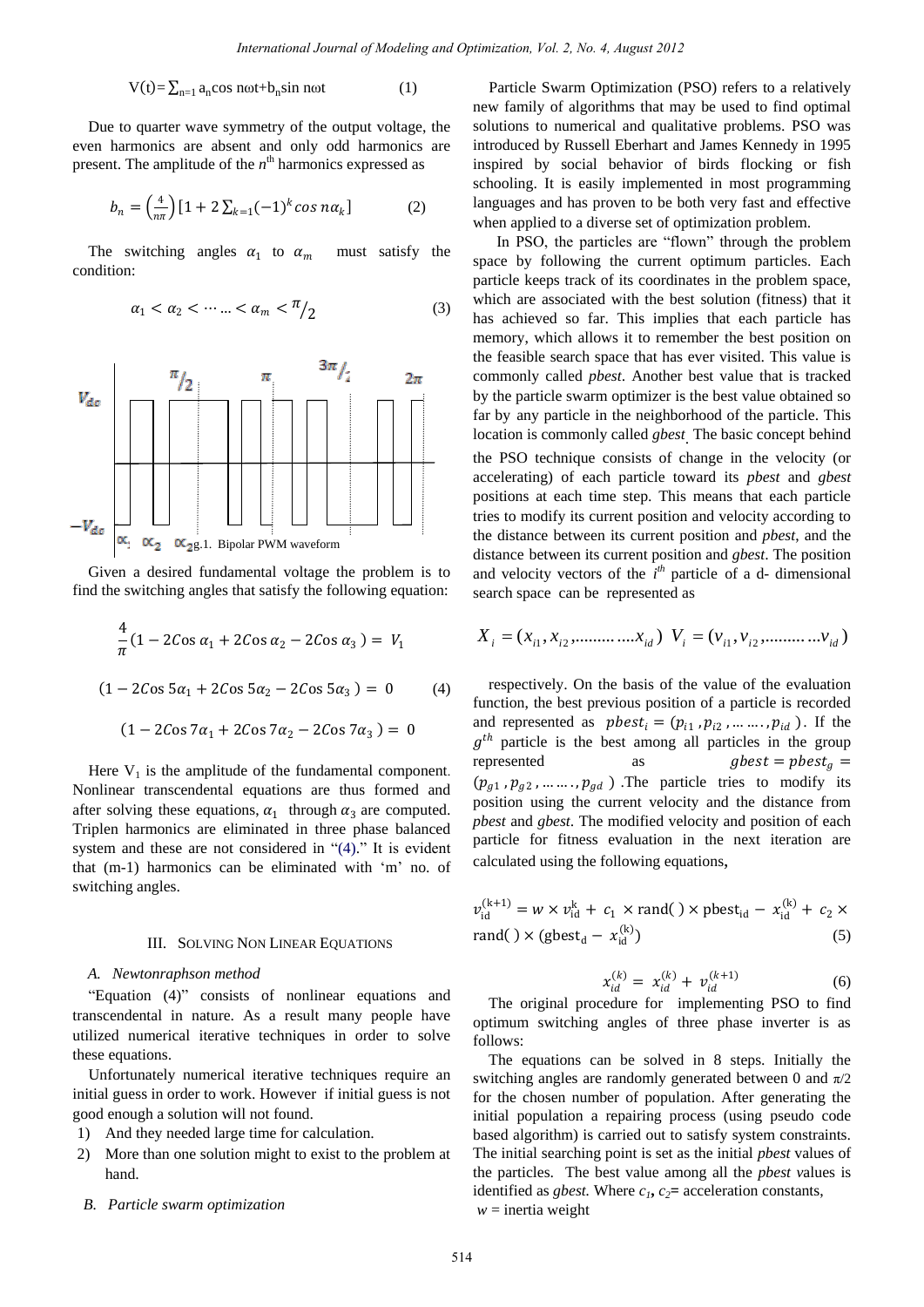rand (.) = randomly generated value between 0and 1.



Fig. 2. Flowchart of PSO algorithm

# IV. PROPOSED PSO METHOD

The PSO algorithm is simple in concept, easy to implement and computational efficient. The THD equation is given as

$$
THD = \frac{\sqrt{\sum_{n=5,7}^{31} v_n^2}}{v_1} \tag{7}
$$

The THD (7), of the output voltage is taken as the objective function. The particle velocity is updated using (5). The position of the particle is then updated using (6). The merit of each individual particle in the swarm is found using a fitness function called evaluation function. The evaluation function should be such that THD is minimized while constraints are satisfied. The value of the *pbest*, *gbest* are updated after evaluation of the fitness function. If the new value is better than the previous *pbest*, the new value is set to *pbest.* Similarly, value of *gbest* is also updated if the best *pbest* is better than the stored value of *gbest.*

# V. COMPUTATIONAL RESULT

To eliminate  $5<sup>th</sup>$  and  $7<sup>th</sup>$  order harmonics for a three phase inverter, equations set (4) must be solved. Variation of switching angles for three switching angles in iterative method and PSO methods are shown in "Fig 3","Fig 4" respectively. Voltage THD with varying modulation index is shown in "Fig 5" while three switching angles of the proposed switching patterns are used. The result obtained in PSO is better compared to Newton Raphson method.



Fig. 3. Bipolar switching angles verses modulation index for three switching angles in Newton raphson technique

A comparison of the unweighted THD computed by the proposed PSO technique up to  $31<sup>st</sup>$  harmonics, with that of the lowest values computed by the previously reported PSO technique [12] is shown in "Fig. 5". From the comparison, it is found that the proposed method is contributing lower %THD in all range of modulation index.



Fig. 4. Bipolar switching angles verses modulation index for three switching angles in PSO technique



Fig. 5a. Comparison of THD between Newton Raphson and PSO method.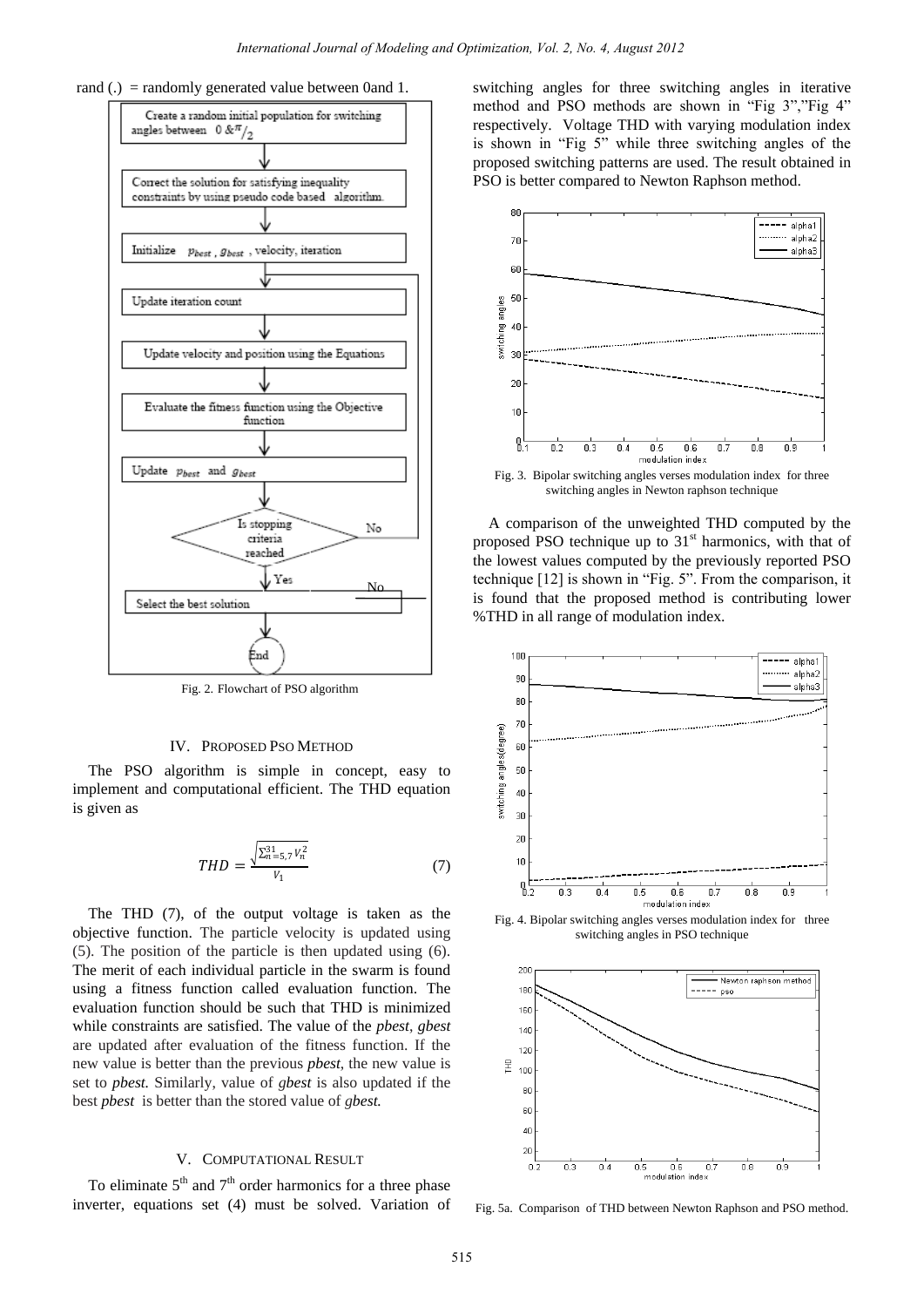

Fig. 5b. THD verses modulation index result of the previously reported PSO technique.



order of harmoncs

Fig.6. Percent of fundamental verses order of harmonics

 Harmonic order in percentage of the fundamental value for modulation index of 0.75 is shown in the "Fig. 6". The  $5<sup>th</sup>$  and  $7<sup>th</sup>$  harmonics are completely eliminated.



Fig. 7. Angle verses modulation index for five switching angles



Fig. 8. THD verses modulation index for three and five switching angles



Calculation is also done for the five switching angles where the five equations in terms of five unknown angles are calculated. So with the five switch angles  $5<sup>th</sup>$ ,  $7<sup>th</sup>$ ,11<sup>th</sup>,13<sup>th</sup>, harmonics are eliminated. Graph of bipolar switching angles verses modulation index for five switching angles is shown in "Fig. 7" and graph of THD verses modulation index for three and five switching angles is shown in "Fig. 8".In case of five switching angles the THD improved than three switching angles. The harmonic order in percentage of the fundamental value for modulation index of 0.75 is shown in "Fig. 9". The  $5<sup>th</sup>$ ,  $7<sup>th</sup>$ ,  $11<sup>th</sup>$  and  $13<sup>th</sup>$ harmonics are completely eliminated.

#### VI. CONCLUSION

Comparing the result in this paper it can be concluded that PSO can simply find the optimum switching angles. PSO algorithm is simple in concept, easy to implement and computational efficient. The proposed technique has been applied to Three phase voltage source inverter control schemes. The estimation of up to 5 switching angles per quarter cycle has been performed, while minimizing a preselected number of harmonics and, at the same time, controlling the fundamental component.

### **REFERENCES**

- [1] H. S. Patel and R. G. Hoft, "Generalized harmonic elimination and voltage control in thyristor inverters. Part 1. Harmonic eliminaton," *IEEE Trans. Ind. Appl,* 9 (May/June) (1973) pp. 310-317.
- [2] H. S. Patel and R. G. Hoft, " Generalized harmonic elimination and voltage control in thyristor inverters. Part 1I. Voltage control technique," *IEEE Trans. Ind. Appl*, 10 (September/October) (1973) 666-673.
- [3] A. M. Trzynadlowsk, S. Legowski, "Application of neural networks to the optimal control of three phase voltage controlled inverters, *IEEE Trans. Power Electronic.* 9 (july(4)) (1994) 397-404.
- [4] J. Sun and H. Grotstollen, "Solving nonlnear equations for selectve harmonc eliminated PWM using predicted initial values," in: *Proc. Int. Conf. ind. Electro. Cont. Instrum. Automat*, 1992, 259-264.
- [5] J. R. Wells, B. M. Nee, .L. Chapman, P. T. Krein, "Selective harmonic control: a general problem formulation and selected solutions," *IEEE Trans. Power Electron.* 20 (November(6)) (2005) 1337-1345.
- [6] V. G. Agelidis, A. Balouktsis, and C. Cosar, " Multiple sets of solutions for harmonic elimination PWM bipolar waveforms: analysis and experimental verification," *IEEE Trans. Power Electronic.* 21 (March(2)) (2006) 415-421.
- [7] Z. Salam, "An online harmonic elimination PWM scheme for three phase voltage source inverter using quadratic curve fitting," *IEEE*